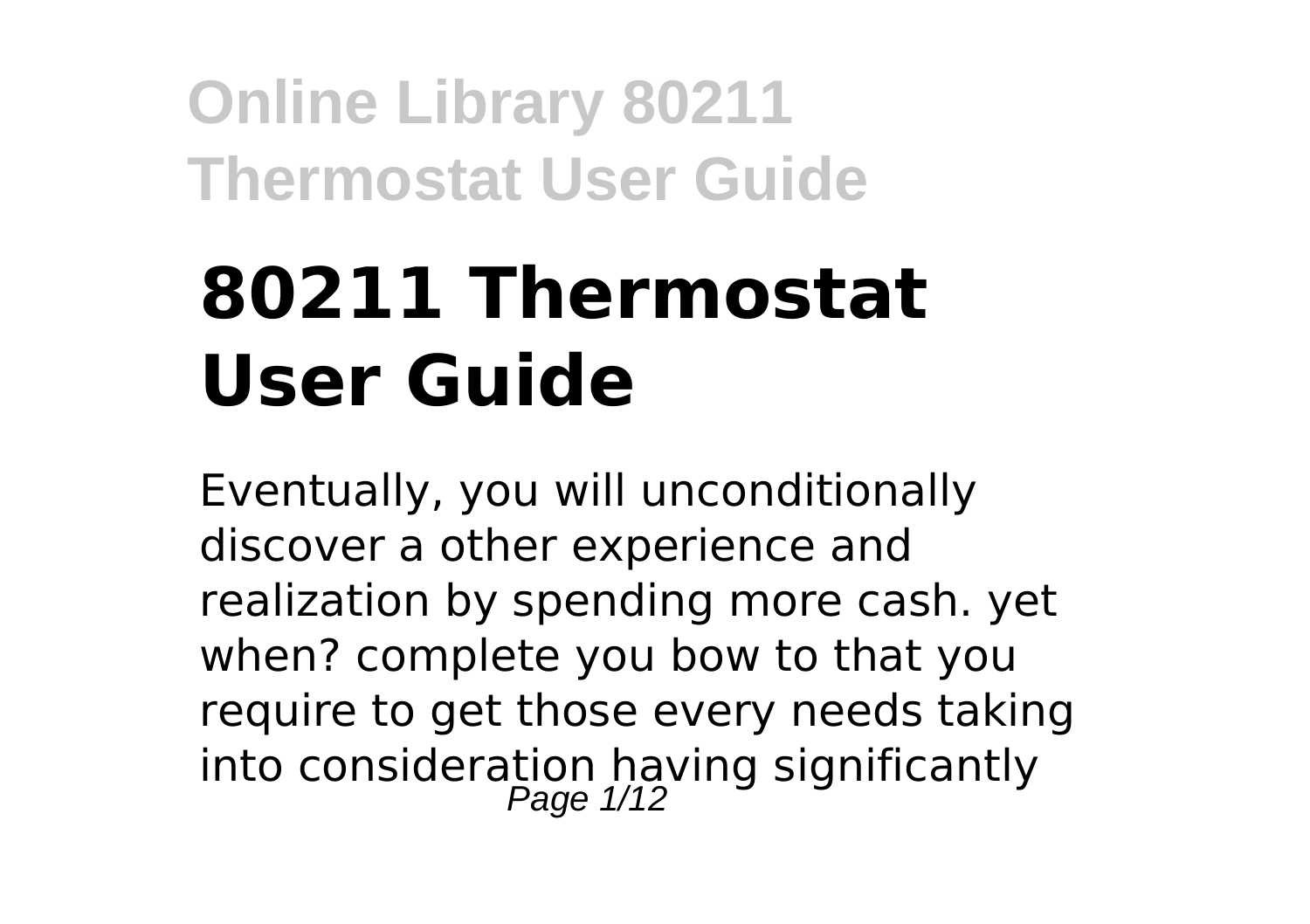cash? Why don't you attempt to acquire something basic in the beginning? That's something that will lead you to understand even more just about the globe, experience, some places, when history, amusement, and a lot more?

It is your agreed own times to affect reviewing habit. along with guides you

Page 2/12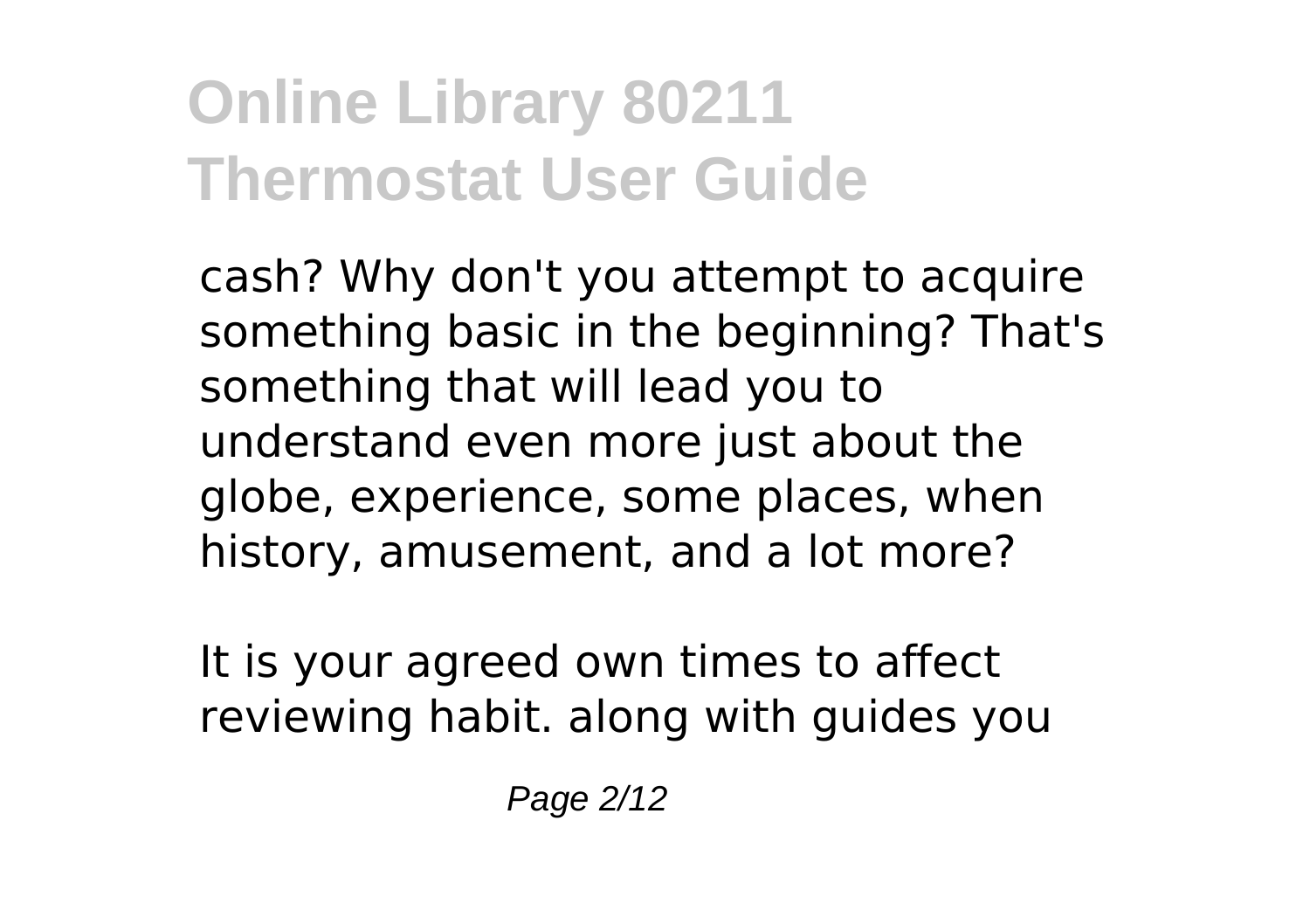could enjoy now is **80211 thermostat user guide** below.

Project Gutenberg is a charity endeavor, sustained through volunteers and fundraisers, that aims to collect and provide as many high-quality ebooks as possible. Most of its library consists of public domain titles, but it has other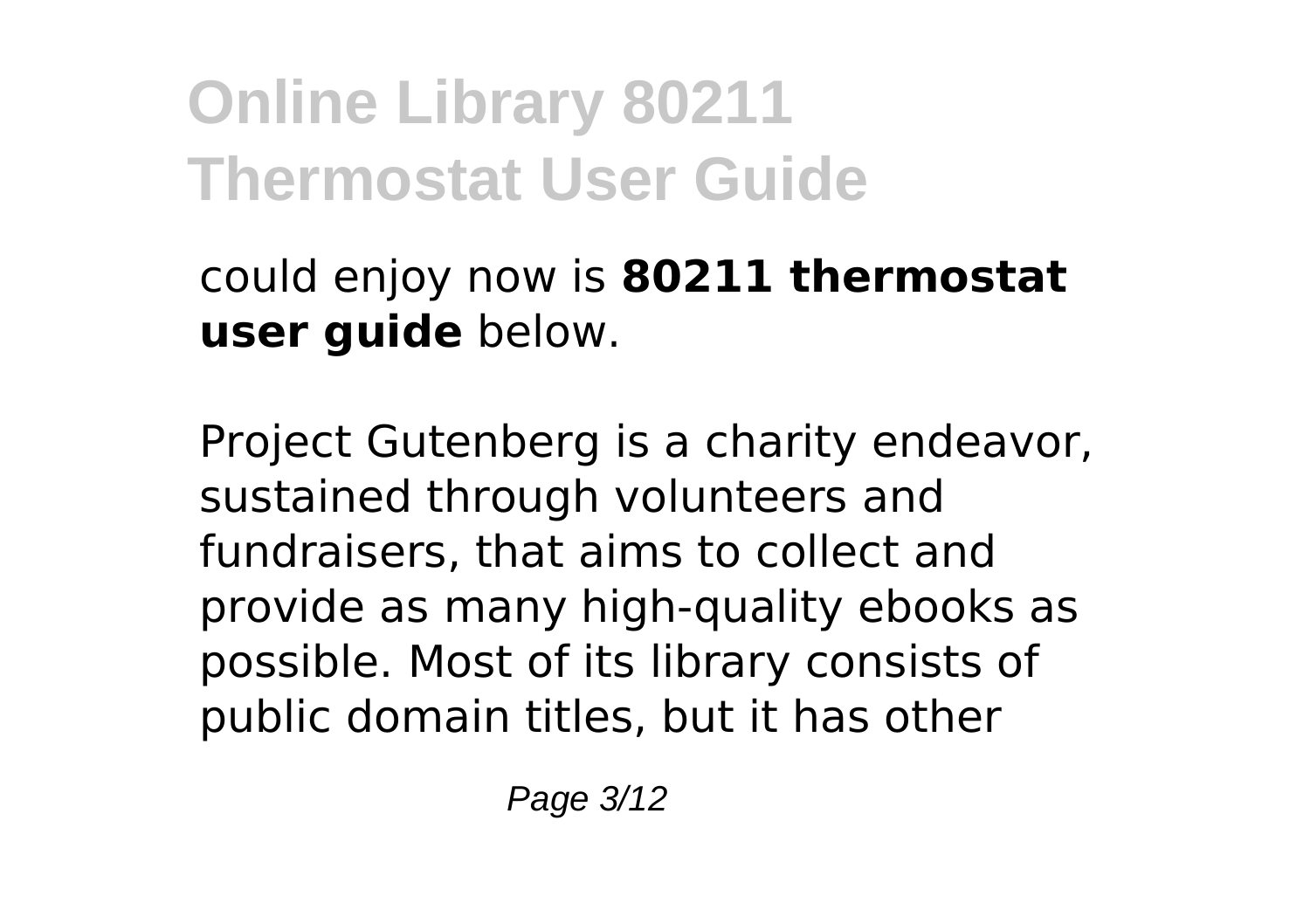stuff too if you're willing to look around.

#### **80211 Thermostat User Guide**

Your request has been filed. You can track the progress of your request at: If you have any other questions or comments, you can add them to that request at any time.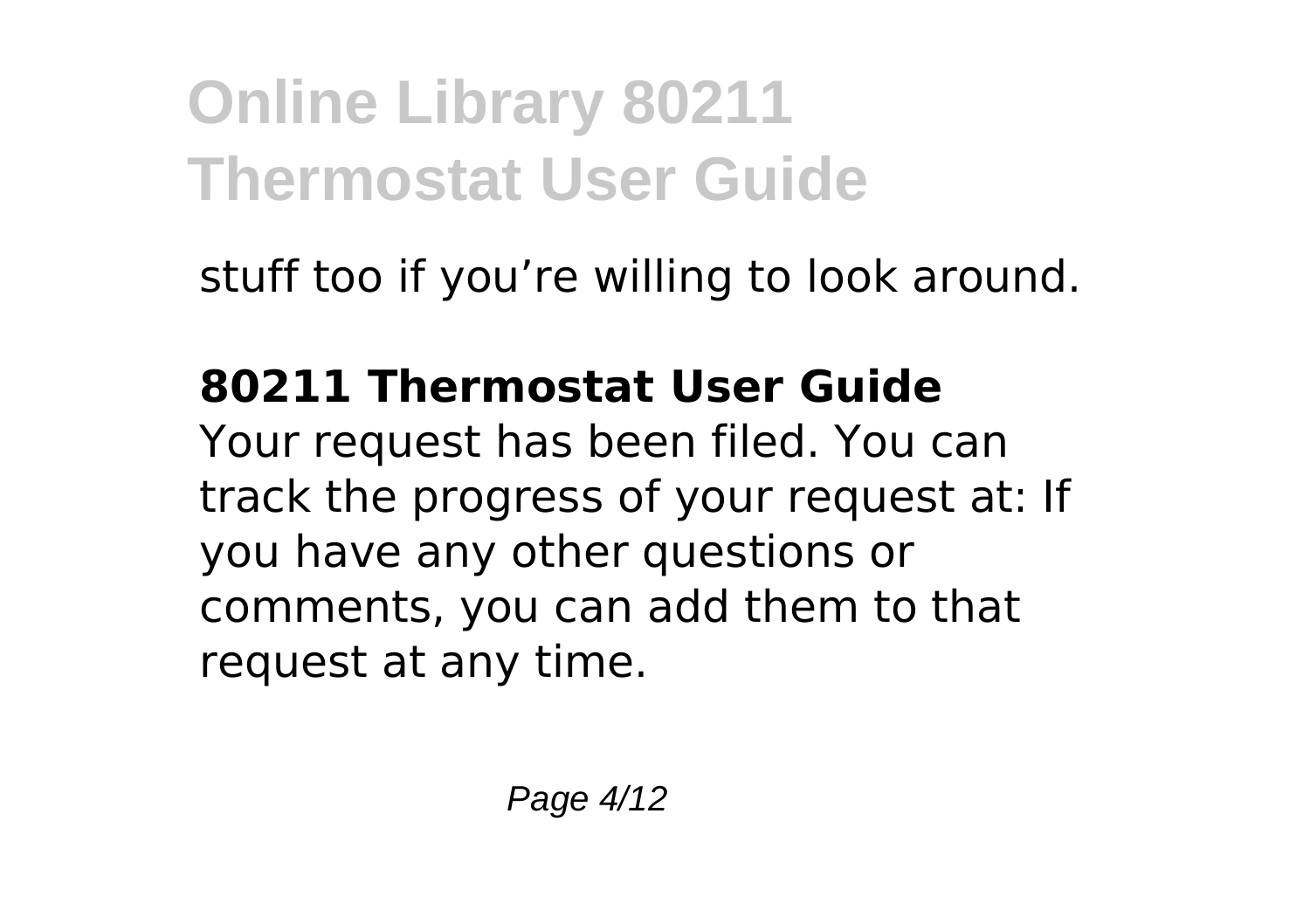#### **My Account Settings**

The only device I have in the basement is a Google Home Mini, it's right under the thermostat by the bathroom on the right side of my floorplan (again, see attached image, thermostats are the pink things because they're in heating mode).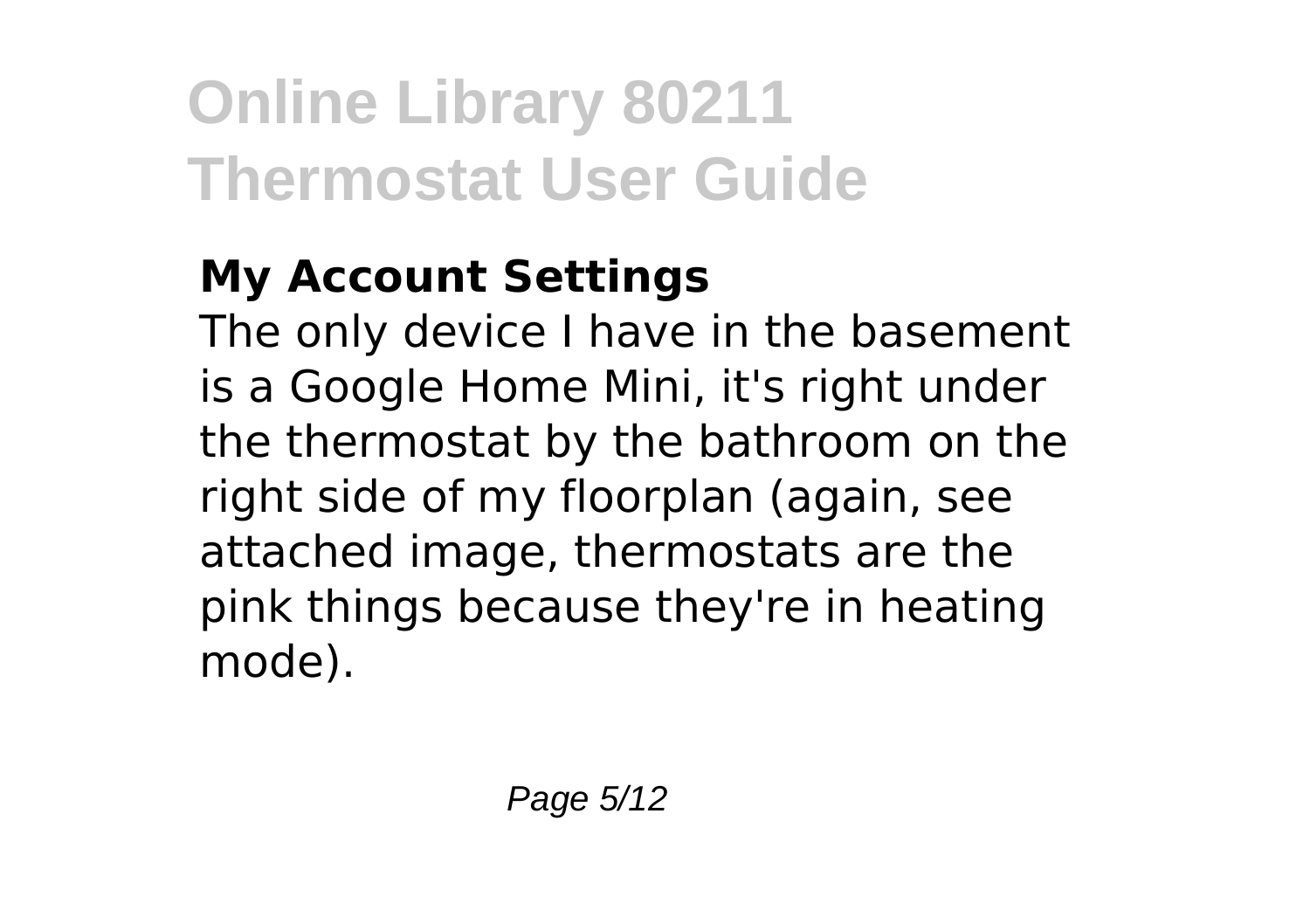#### **Amazon.com: Ubiquiti Unifi Ap-AC Long Range - Wireless ...**

Subaru's EJ257 was a turbocharged, 2.5-litre horizontally-opposed (or 'boxer') four-cylinder engine. For Australia, the EJ257 engine was introduced in the Subaru GD Impreza WRX STi in 2005 and subsequently powered the GE/GH Impreza WRX STi and V1 WRX.Effectively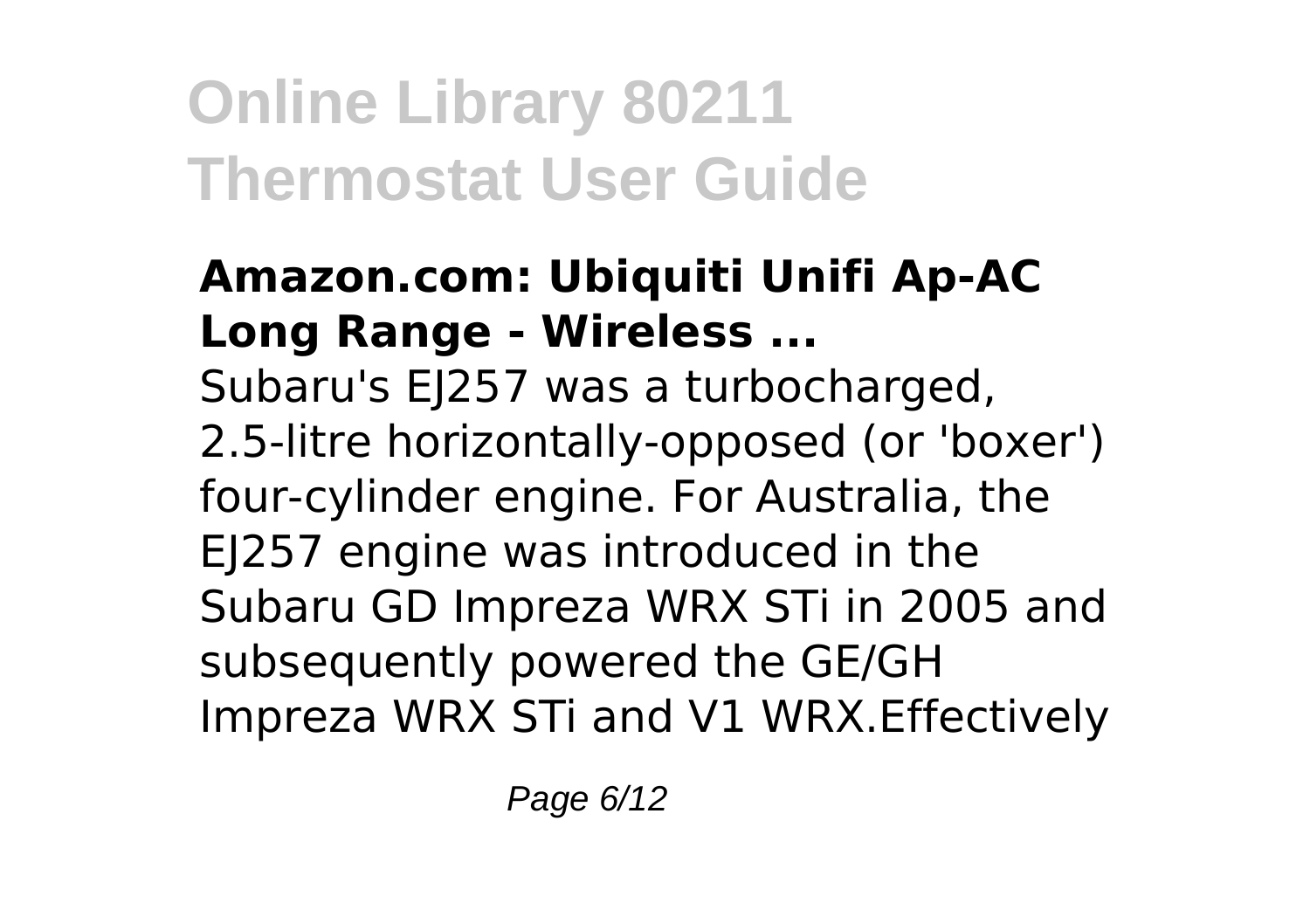replacing the 2.0-litre EJ207 engine, the EJ257 engine was a member of Subaru's Phase II EJ engine family; key features included its:

#### **Subaru EJ257 Engine australiancar.reviews**

tipped pcbn inserts in 35 degree diamond shape V for hard turning

Page 7/12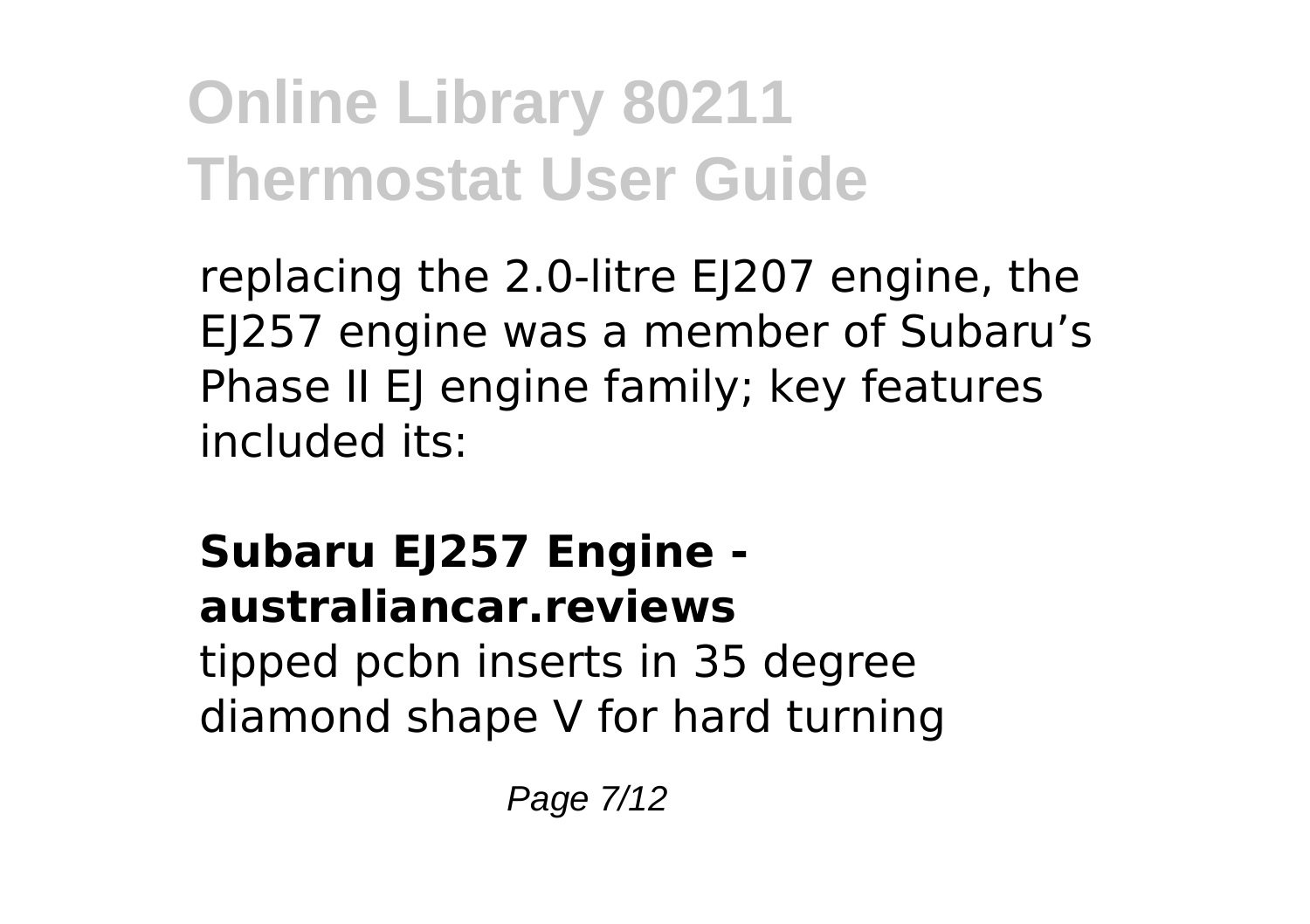ferrous metals of cast iron and hardened steel, the cbn insert cutting edges are made with polycrystalline cubic boron nitride, indexable inserts with cbn tips are precision cutting tools, which are used in cnc fine finish machining and turning roller, bearing, pumps, automobile brake disk, aircraft jet engine.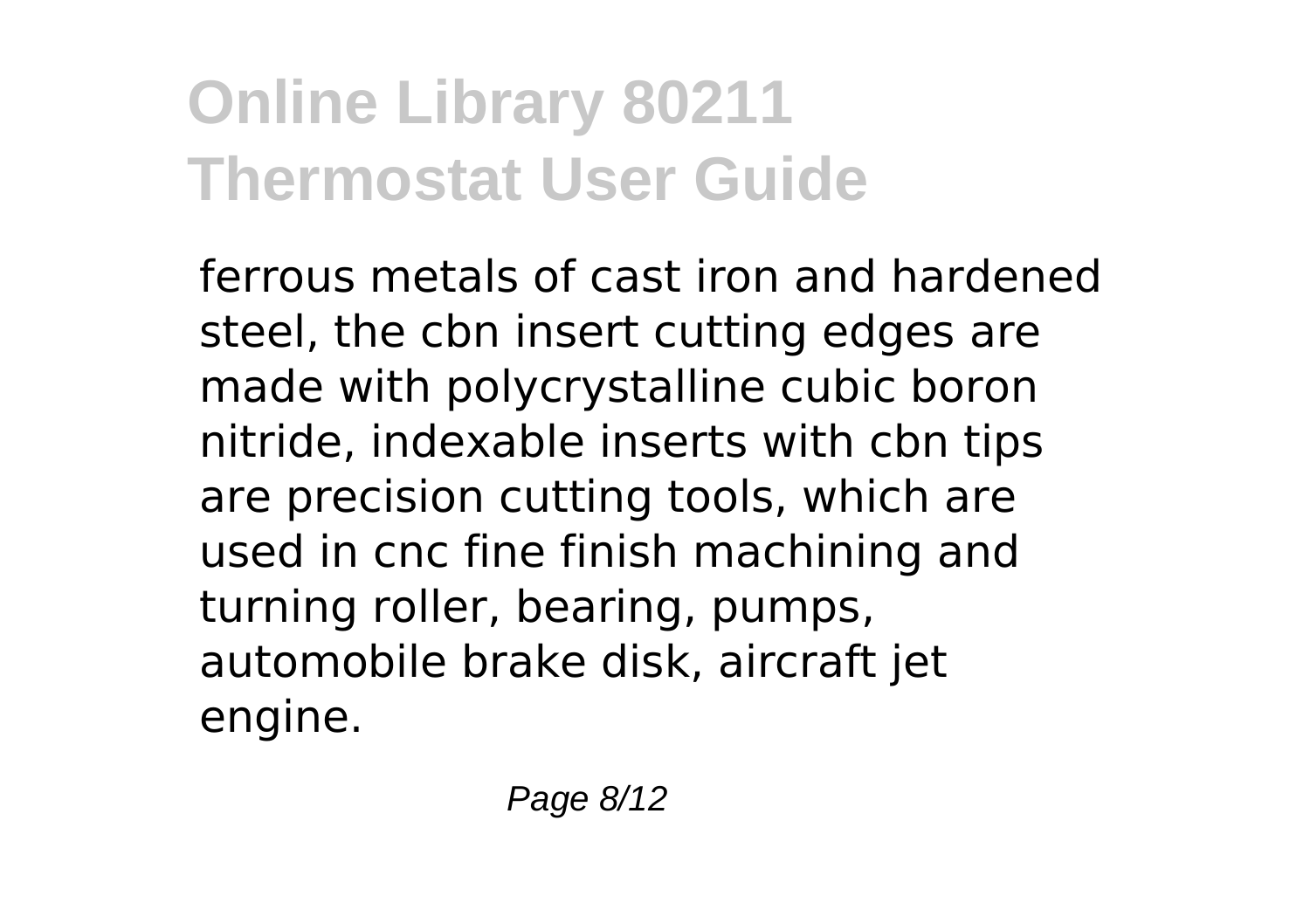#### **tipped pcbn inserts in 35 degree diamond shape V for hard ...** tipped pcbn inserts in 80 degree diamond shape C for hard turning ferrous metals of cast iron and hardened steel, the cbn insert cutting edges are made with polycrystalline cubic boron nitride, indexable inserts with cbn tips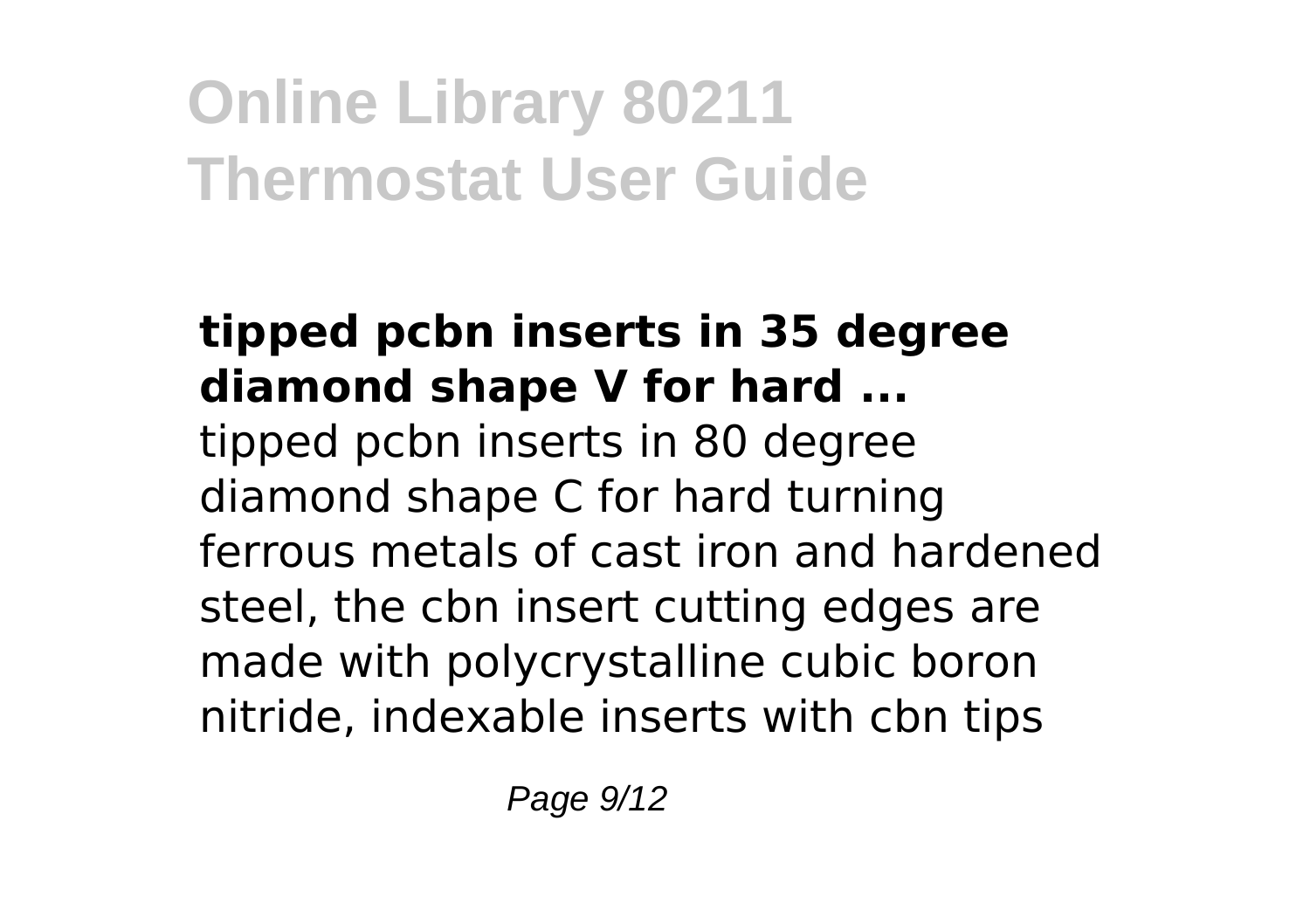are precision cutting tools, which are used in cnc fine finish machining and turning roller, bearing, pumps, automobile brake disk, aircraft jet engine.

**tipped pcbn inserts in 80 degree diamond shape C for hard ...** 入会を検討している道場へ問い合わせをします。 全国支部検索 で道場を検

Page 10/12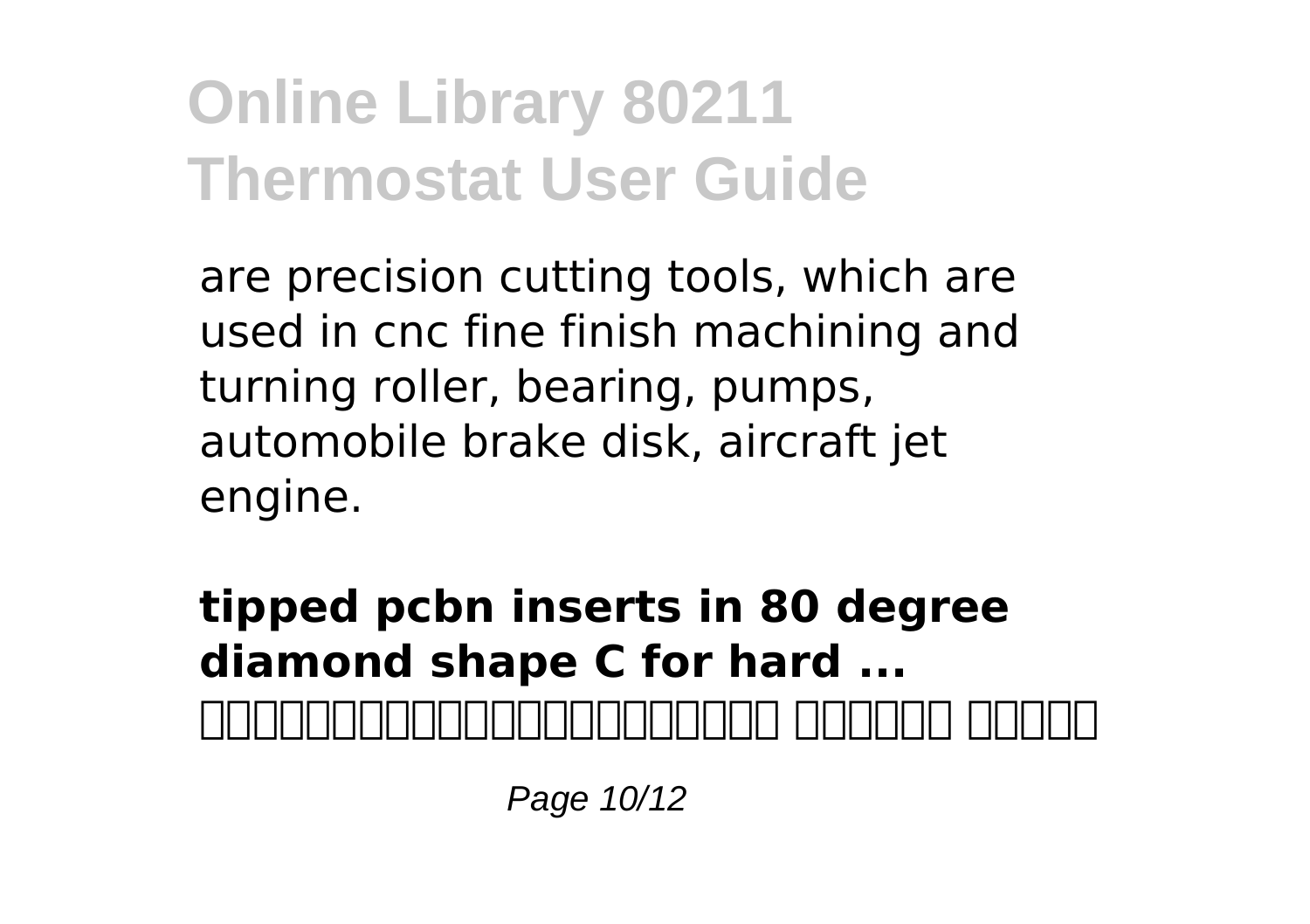#### 索した場合は、問い合わせ先の電話番号やメールアドレスが掲載されていま toooooooooooo a aanaan 」もお読みなると良いでしょう。 <問い合わせ時に伝えること>

Copyright code: [d41d8cd98f00b204e9800998ecf8427e.](/sitemap.xml)

Page 11/12